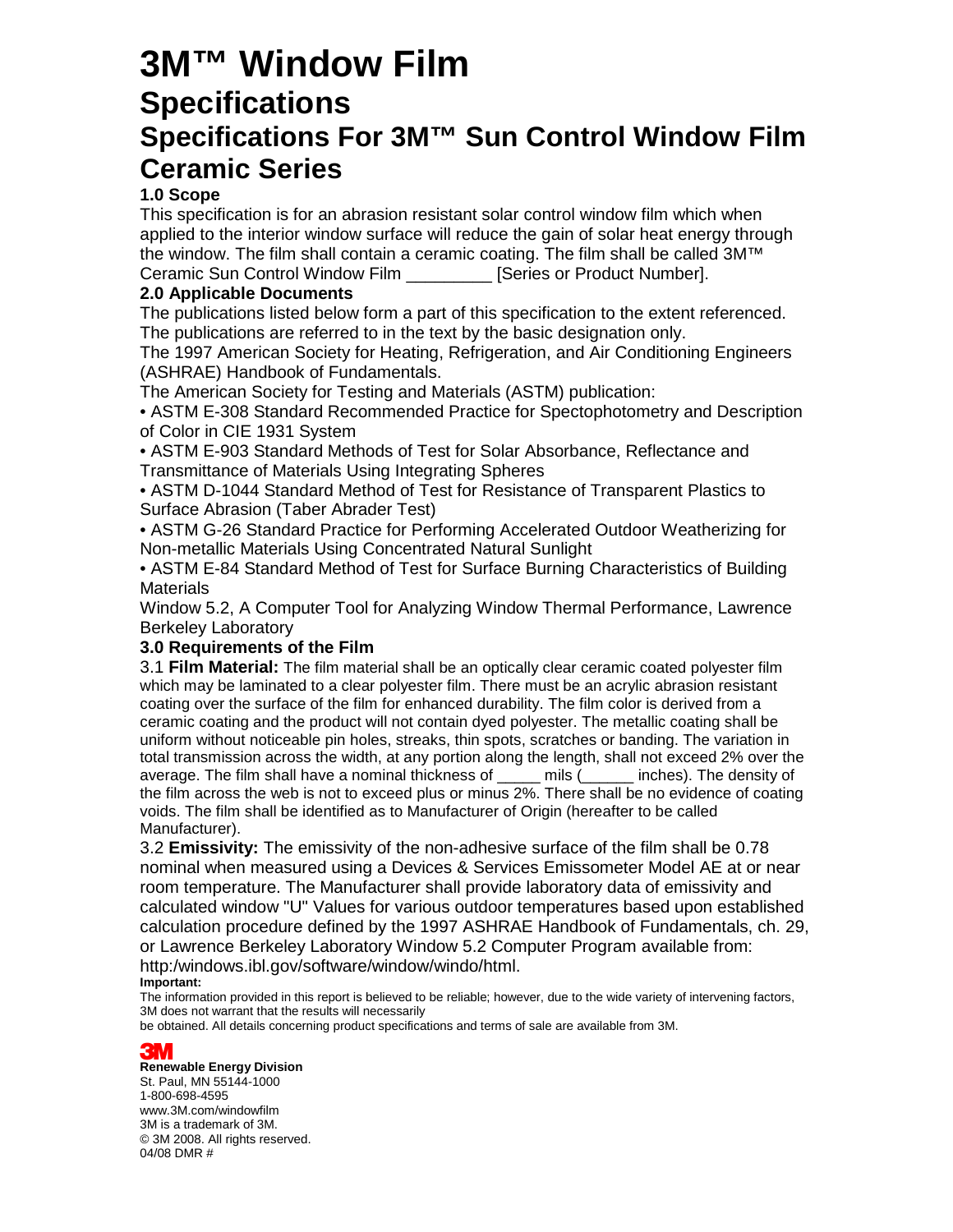### 161

# **3M™ Window Film Specifications**

### **Specifications For 3M™ Sun Control Window Film Ceramic Series**

3.3 **U Value:** The U Value of the film applied to 1/4" (6mm) clear glass shall be1.0 nominal when measured in accordance with test procedures described in 3.2 for Emissivity.

3.4 **Transmission - Visible:** When applied to 1/4" (6mm) clear glass, the luminous transmittance shall be \_\_\_\_\_ nominal when measured with an integrating sphere spectrophotometer as referenced by ASTM E-903 and calculated per ASTM E-308 using Standard Source "C" for average daylight.

3.5 **Reflection – Visible, Exterior:** When applied to 1/4" (6mm) clear glass, the total luminous reflection from the glass surface shall be \_\_\_\_\_ nominal when measured with an integrating sphere spectrophotometer as referenced by ASTM E-903 and calculated per ASTM E-308 using Standard CIE Source "C" for average daylight.

**Reflection – Visible, Interior:** When applied to 1/4" (6mm) clear glass, the total luminous reflection from the glass surface shall be \_\_\_\_\_ nominal when measured with an integrating sphere spectrophotometer as referenced by ASTM E-903 and calculated per ASTM E-308 using Standard CIE Source "C" for average daylight.

3.6 **Rejected – Ultraviolet Light:** When applied to 1/4" 6mm) clear glass, the total rejection of solar ultraviolet radiation of air mass = 2 over the spectral range of 3000 to 3800 angstroms shall be 99 % minimum when measured with an integrating sphere spectrophotometer as referenced by ASTM E-903.

3.7 **Luminous Efficacy:** When applied to ?" (6mm) clear glass, the luminous efficacy (Defined as the ratio of visible light transmission to shading coefficient) shall be \_ Nominal.

3.8 **Shading Coefficient:** When applied to 1/4" (6mm) clear glass, the shading coefficient shall be \_\_\_\_\_ nominal (\_\_\_\_ at 60 Degrees) as measured per ASTM E-903 and computed in accordance with the established procedures defined by The ASHRAE Handbook of Fundamentals.

3.9 **Adhesive System:** The film shall be supplied with an optically clear pressure sensitive weather able acrylic adhesive applied uniformly over the surface opposite the abrasion resistant coating.

3.10 **Flammability:** The Manufacturer shall provide independent test data showing that the window film shall meet the requirements of a Class A Interior Finish for Building Materials for both Flame Spread Index and Smoke Development Values per ASTM E-84.

3.11 **Abrasion Resistance:** The Manufacturer shall provide independent test data showing that the film shall have a surface coating that is resistant to abrasion such that, less than 5% increase of transmitted light haze will result in accordance with ASTM D-1044 using 50 cycles, 500 grams weight, and the CS10F Calbrase Wheel. **Important:** 

The information provided in this report is believed to be reliable; however, due to the wide variety of intervening factors, 3M does not warrant that the results will necessarily

be obtained. All details concerning product specifications and terms of sale are available from 3M.

### **3M**

### **Renewable Energy Division**

St. Paul, MN 55144-1000 1-800-698-4595 www.3M.com/windowfilm 3M is a trademark of 3M. © 3M 2008. All rights reserved. 04/08 DMR # 162